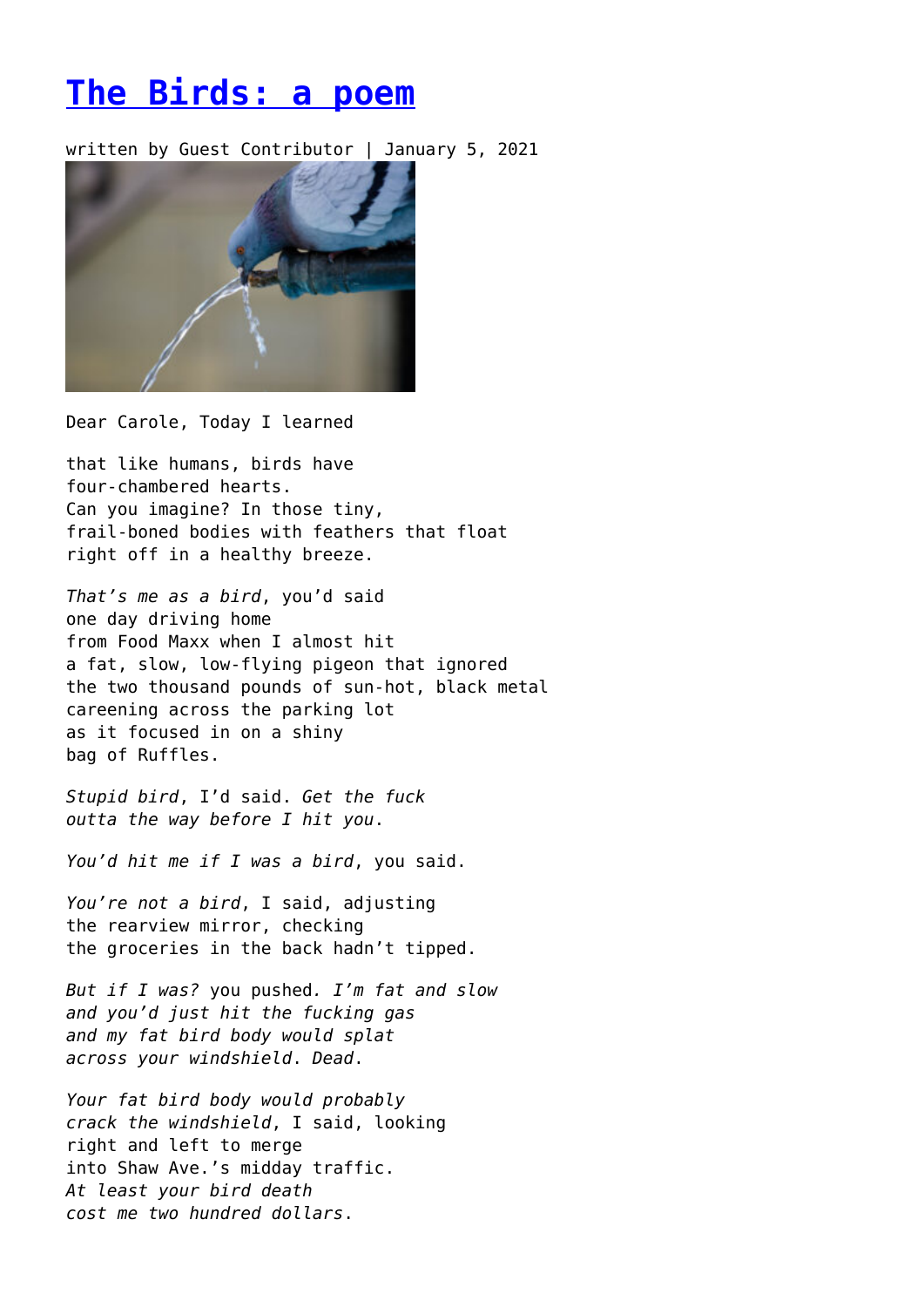You didn't laugh.

*Look it's just Darwinism. The slow get hit*. *But the smart*? *They don't. So what, if you're a fat, slow bird? You are also a smart bird who'd reason out waiting till the death machine passed. That's when—when the only thing moving across the parking lot is a dry wind meandering through the Valley you'd tottle that round bird body on its toothpick pegs over to that shiny chip bag.*

*I suppose I would*, you said, smiling a little, craning your neck to watch the fat pigeon happily tearing at the seam on its prized chip bag.

As a bird, you would have had it all.



**Sarah A. Chavez**, a mestiza born and raised in the

California Central Valley, is the author of the poetry collections, Hands That Break & Scar (Sundress Publications) and All Day, Talking (dancing girl press). Her new project, *Halfbreed Helene Navigates the Whole* received a 2019-2020 Tacoma Artists Initiative Award. Chavez teaches creative writing and Latinx/Chicanx-focused courses at the University of Washington Tacoma, serves as the poetry coordinator for Best of the Net Anthology, and is a proud member of the Macondo Writers Workshop. Recent work can be found or is forthcoming in *Xicanx: Mexican American Writers of the 21st*